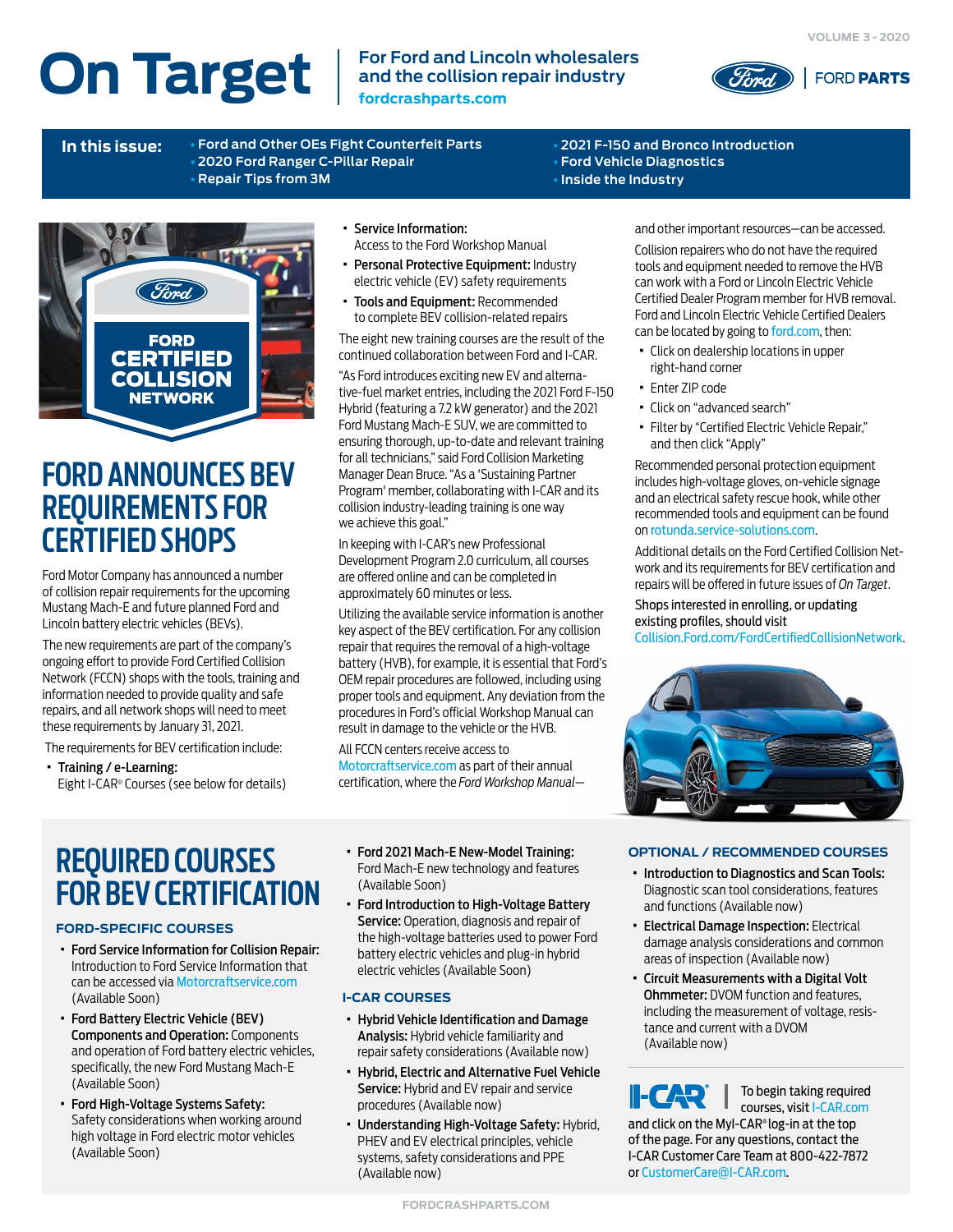**2**



# **FORD JOINS OTHER OEMS TO FIGHT COUNTERFEIT PARTS**

While many consumers may be aware of "knock-off" items such as fake watches or handbags that purport to be the genuine article and are available for extremely low prices, they may not realize that practically everything can be counterfeited from medication to children's toys, and yes, automotive parts.

Entirely separate from aftermarket or reconditioned parts, counterfeit parts are fraudulently passed off as genuine OEM parts but are not made to OEM specifications or subject to quality control tests, and won't perform as designed.

To combat the very serious and growing problem of counterfeit parts, Ford teamed with other automakers in 2015 to form the Automotive Anti-Counterfeiting Council®, known as A2C2. The 10 current OEM members represent nearly 30 automotive brands and over 90 percent of the U.S. new-vehicle market, and the group's sole mission is to eliminate counterfeit automotive components that could harm U.S. consumers.

Jason Kosofsky, who works with Ford Global Brand Protection and represents Ford with A2C2, says collaboration is key to the group's success.

"The participating OEMs routinely share intelligence on various manufacturers and distributors of counterfeit parts," said Kosofsky. "Once fully vetted, government law enforcement officials use the intelligence to conduct enforcement actions. Over the last few years, the government has successfully prosecuted 20 individuals for trafficking counterfeit airbags alone."

In addition to collaboration amongst the OEMs, A2C2 works closely with the National Intellectual Property Rights Coordinator Center (IPR Center), a division of U.S. Homeland Security, with training being one of the key elements. Since 2016, the group has held over 50 training sessions for U.S. Customs and Border Protection, Homeland Security Investigations and the Federal Bureau of Investigation, training over 1,000 officers on how to better spot counterfeit auto parts.

The list of seized counterfeit parts is lengthy, and includes brake pads, oil and air filters, control arms, seat belts, bearings, spark plugs, diagnostic equipment, suspension parts, airbags, windshields and many more.

Counterfeit automotive parts are often difficult to spot, but there are some things repairers can watch out for:

- · Genuine OEM airbags are shipped one per box, with a required label indicating it's a Class 9 explosive device; counterfeit airbags are often shrink-wrapped and shipped several per box.
	-
- · Packaging in poor condition, and/or with incorrect colors, or blurred images and markings
- · Labels with misspelled words or impossible production dates.
- · Labels placed on top of other labels or containing conflicting information.

A2C2 reminds repairers that it's most important to always be familiar with the source of the parts being purchased, particularly if they're bought online.

If you suspect you may have purchased or come across any counterfeit Ford parts, e-mail Ford Brand Protection at [brandpro@ford.com](mailto:brandpro%40ford.com?subject=Counterfeit%20Parts), or visit [FordBrandProtection.com](http://www.fordbrandprotection.com/CP_Collision.aspx).

For questions on any other brands, contact th[e IPR Center](https://www.iprcenter.gov/disclaimer/), and for more information on A2C2 and the battle [a](https://collision.ford.com/fordcertifiedcollisionnetwork)gainst counterfeit auto parts, visit [a2c2.com.](http://a2c2.com)

<span id="page-1-0"></span>

*Ford glass.*



# **FORD/I-CAR WORKSHOP HEADLINES VIRTUAL NORTHEAST SHOW**

The 43<sup>rd</sup> annual NORTHEAST Automotive Services Show saw some big changes this year due to travel restrictions and safety issues related to the ongoing COVID-19 pandemic. Normally scheduled for mid-March, show organizers—the Alliance of Automotive Service Providers/New Jersey (AASP/NJ) and Thomas Greco Publishing—pushed the show back to late August but eventually cancelled the in-person event in favor of an all-virtual format. Attendance was complimentary for association members and non-members, and response to the virtual event was quite positive, with over 100 vendors signing up, including Ford Motor Company gold sponsor for the show—which held a free, two-hour instructional webinar directly preceding the opening day of the event.

The Ford/I-CAR presentation, titled *Ford Collision Repair Overview Workshop*, saw I-CAR instructor Joe Burda joined by Ford Senior Damageability Engineer Gerry Bonanni and Ford Collision Marketing Manager Dean Bruce.

Bonanni warned technicians of false repair information out in the industry, providing a specific example concerning the outer rocker reinforcement of the current Ford F-150, which is a complex extrusion and cannot be sectioned due to the intricate, internal reinforcement vanes that cannot be reattached if the component is sectioned. Bonanni noted the part plays a critical role in small overlap rigid-barrier crash tests and can only be replaced as a single piece.

Bruce provided an overview of BEV training and requirements needed for shops to retain certification as part of the Ford Certified Collision Network (see story on cover page).

"We know nothing can take the place of an actual in-person NORTHEAST trade show," said AASP-NJ President Jerry McNee. "But we live in a different world right now and as hopeful and optimistic as we are for the future, we are doing everything we can to help those who have supported us all these years."

The 2021 NORTHEAST show is tentatively scheduled for an in-person event in March, in Secaucus, New Jersey, and up-to-date information can be found at [aaspnjnortheast.com](http://www.aaspnjnortheast.com). *Examples of poor trademarks found on counterfeit*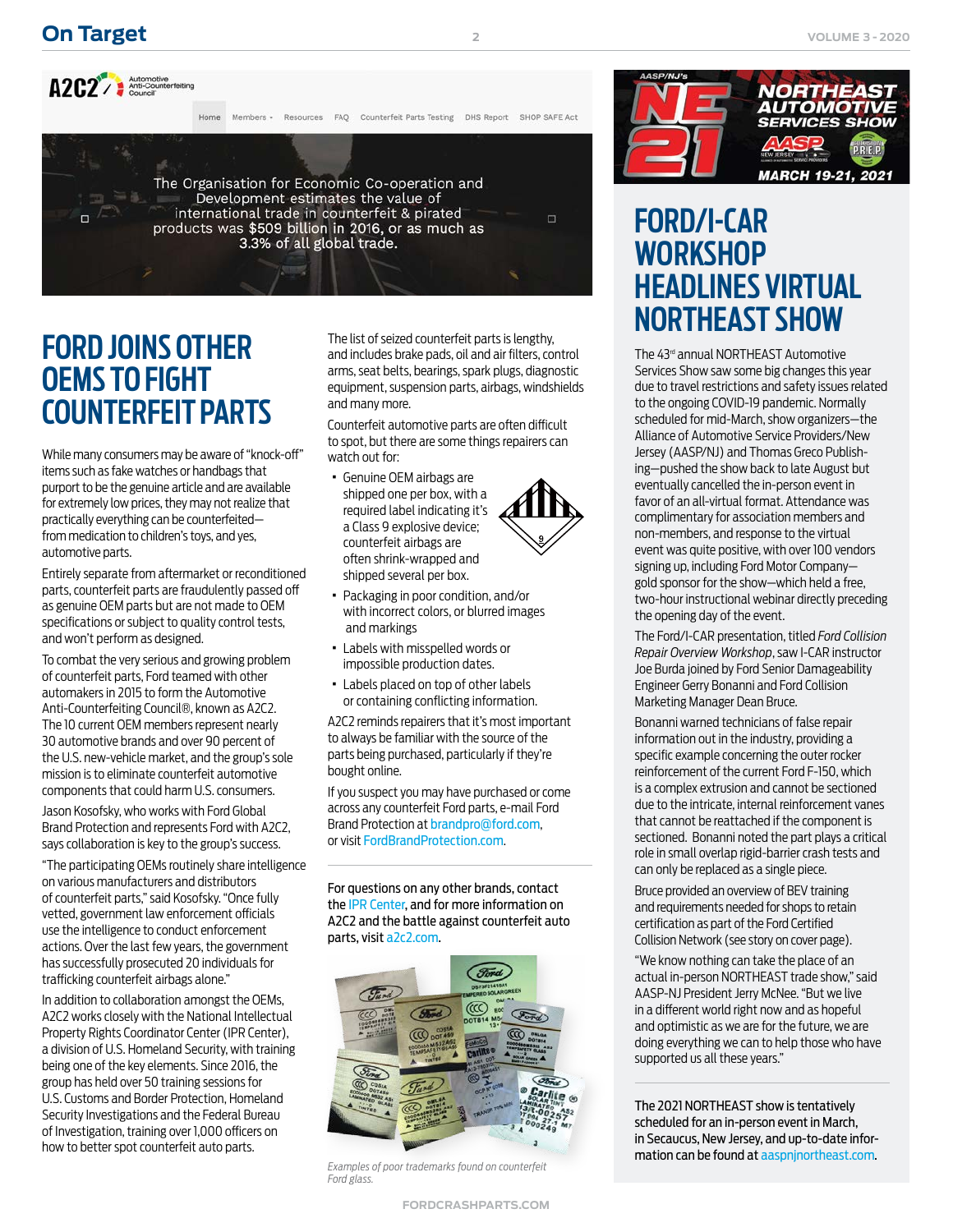<span id="page-2-0"></span>



# **TIPS FROM 3M TO AVOID OVER-GRINDING WITH YOUR FILE BELT**

*Courtesy of Branden Loesch, 3M Application Engineering Specialist*

3M first introduced the U.S. collision repair industry to file belt sanders and belts in 2013 with a focus on improving the spot-weld removal process. These tools have continued to help body technicians remove parts faster, more affordably and with less impact on the original parts.

Here are some tips, tricks and techniques to solve one of the most common issues when using a file belt tool for spot-weld removal: over-grinding.

### **THE RISKS OF OVER-GRINDING**

Over-grinding is a common and understandable issue when removing spot welds. You want to ensure that the weld is thoroughly removed so you don't have to go back and re-grind later, however, because the goal is to remove the damaged panel without causing unnecessary harm to the undamaged panel, over-grinding should be avoided.

Over-grinding can reduce the thickness of the original part, making it difficult to predict how the part will perform in a subsequent collision. It can also create air gaps between parts, making the strength of the already placed spot weld uncertain.

To avoid these safety issues and other complications caused by over-grinding, let's look at some techniques that can help minimize the impact of spot-weld removal on original parts and ensure long-lasting repairs.

### · Use the bottom of the contact wheel.

To avoid over-grinding, it's important to use your file belt sander in a controlled, uniform manner. The best way to have maximum control is to use the bottom of your file belt, holding the sander at a shallow angle as opposed to using just the tip at a steep angle. When using only the tip of the sander, you'll have a hard time telling how deeply you're cutting into the damaged parts. This will result in the small radius of the



*Grinding has gone too deep and has damaged the panel underneath.*

tip contributing to over-grinding and will cause unnecessary damage, while the bottom of the belt will offer a smooth, even grind. *(Figures 1A and 1B)*

· Use the belt to measure cut depth.

Another way to avoid cutting too deeply is to use the belt as a visual guide to the depth of your cut. Watch the belt from the side as it grinds through the metal. Once the belt backing sinks below the surface of the damaged panel, you've likely cut through the top layer and don't need to grind further. Check your work and adjust the following cuts, adding or subtracting depth as needed. If done correctly, you'll only scuff the undamaged panel, preserving its depth and strength.

- · Grinding off the entire weld nugget before separating panels is unnecessary. Attempting to remove the entire weld nugget before the parts are separated can lead to over-grinding. Ideally, you'll grind away enough of the damaged panel to separate the parts, leaving a small portion of the weld nugget on the undamaged part. This remaining portion will be removed during surface preparation, so don't worry about grinding so deeply that you damage the panel below. *(see images above)*
- · Use larger, sweeping strokes to remove the spot weld.

We often see users focusing their work on the spot weld by positioning the tool directly over the weld, pulling the trigger, and pushing down until they feel the weld is removed. This typically results in over-grinding the center of the spot weld and leaving the edges unremoved. We recommend moving the belt in forward-backward



*Spot-weld has been ground just enough to remove the top layer of the nugget and not damage the bottom panel.*

strokes over the weld to remove the material evenly. This will limit over-grinding and cause less damage to the panel below.

· Utilize your file belt sander in sectioning applications.

While your file belt sander is perfect for removing spot welds, it can also be used in other applications. One technique we recommend is to use your file belt tool, in addition to your cutting wheel, to section off hard-to-reach areas.

Sail panel and rocker panel areas are difficult to section because of complex door jamb edges and geometries. By using your file belt tool, you can complete plunge cuts that would otherwise be too difficult to perform using only a cutting wheel. Start by taping off and marking your sectioning line as usual, then complete your open area cuts using a cut-off wheel. Next, in the hardto-reach corners of the jamb, use the file belt sander to grind away the area of the damaged panel next to your sectioning point. This is a fast and easy way to remove the material in a controlled manner without cutting too deeply with your cutting wheel.

For more information on file belt sanding and other beneficial procedures, contact your local 3M representative or visit [3MCollision.com](https://www.3m.com/3M/en_US/collision-repair-us/).

Additional information on 3M and other Ford-approved adhesives can be found on [FordCrashParts.com/Adhesives](https://www.fordcrashparts.com/adhesives)[.](https://collision.ford.com/fordcertifiedcollisionnetwork)

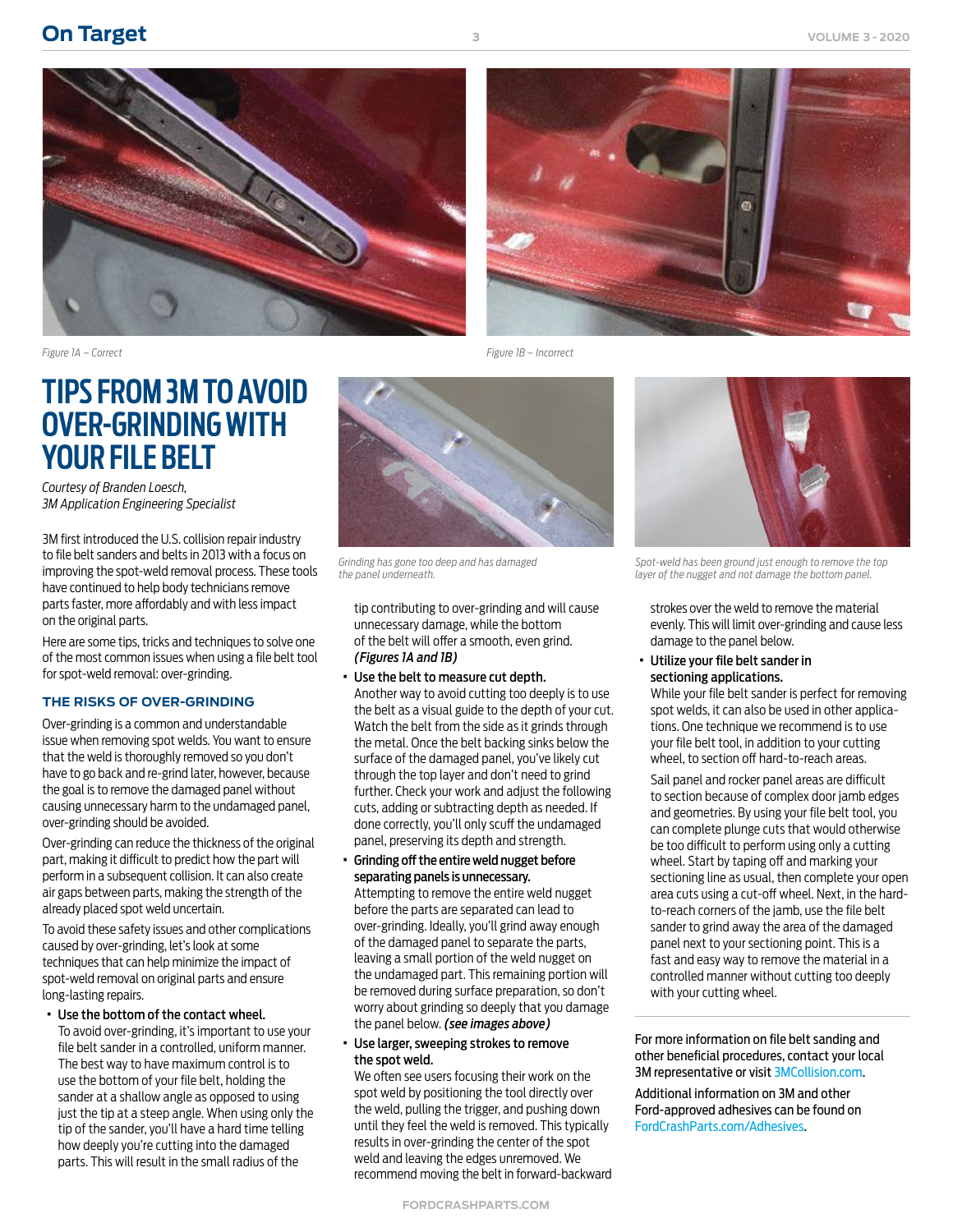# **2020 FORD RANGER: C-PILLAR REINFORCEMENT (CREW CAB)**

*On Target* continues its discussion with Ford Senior Damageability Engineer Gerry Bonanni on specific repairs to the Ford Ranger, this time focusing on the vehicle's C-pillar reinforcement.

Please note that the following repair information is intended as a general guideline and is not allinclusive. For more in-depth repair information on this and other Ford and Lincoln vehicles, consult the *Ford Workshop Manual*, found at [Motorcraftservice.com](https://www.motorcraftservice.com/Home/SetCountry?returnUrl=https%3A%2F%2Fwww.motorcraftservice.com%3A14002%2F).

### **SECTION 501-29: SIDE PANEL SHEET METAL REPAIRS, REMOVAL AND INSTALLATION**

The repair procedure begins by detailing the tools, equipment and materials needed for the repair:

### Special Tool(s) / General Equipment

- · Resistance Spot-Welding Equipment
- · Spherical Cutter
- · Hot Air Gun

### **Materials**

- · Seam Sealer TA-2-B, 3M™ 08308, LORD Fusor® 805DTM
- · Flexible Foam Repair 3M™ 08463, LORD Fusor® 121

· Air Body Saw · MIG/MAG Welding Equipment · Spot Weld Drill Bit · Locking Pliers

### **REMOVAL**

NOTICE: Body-side sectioning is prohibited within 50 mm of door hinge, door striker and restraints anchoring points.

"The C-pillar reinforcement is constructed of several material types and may not be sectioned," cautioned Bonanni. "It should be replaced at factory seams only."

First, repairers should depower the supplemental restraint system (referring to Section 501-20B), and verify the vehicle is dimensionally correct (Section 501-26). Next, remove the rear door striker and set aside the rear door opening weather strip.

Remove the cab back panel (Section 501-30), roof panel (Section 501-28) and the rear safety belt retractor (Section 501-20A).

"Repairers are then instructed to carefully mark and cut the outer panel only, using the air body saw and spherical cutter," said Bonanni. *(Figure 1)*

Using the spot-weld drill bit, remove the welds and set aside the rear roof header panel.

"Technicians should pay particular attention to NVH foam and sealer materials in the specific vehicle, as they may differ slightly from vehicle to vehicle. This will help later during installation," said Bonanni.



<span id="page-3-0"></span>

Using the hot air gun, remove the body-side section. *(Figure 2)*

Remove the welds from the inside and outside of the vehicle, using the spot-weld drill bit, and, with the hot air gun, remove the C-pillar reinforcement.

### **INSTALLATION**

"Factory welds may be replaced with resistance spot welds or MIG plug welds," said Bonanni. "However, resistance spot welds may not be placed over original weld locations. They must be placed *adjacent* to the original location but must match the number of factory welds. MIG plug welds must also equal factory welds in both location and quantity."

### NOTE: MIG plug weld holes must be pre-drilled to 8 mm.

In the first installation step, install, properly position and clamp the C-pillar reinforcement in place using the locking pliers.

Install the welds on the inside and outside of the vehicle, using either the MIG/MAG welding equipment or resistance spot-welding equipment. *(Figures 3 and 4)*

Metal finish all welds as necessary and install NVH foam—using the Flexible Foam Repair 3M™ 08463, LORD Fusor® 121—in the inner C-pillar reinforcement.

Measure and cut the replacement body-side panel to fit the repair area. Install, properly position and clamp the body-side section in place, then install the welds. *(Figure 5)*

Install previously removed components, including the roof, and the cab back panel and reinforcement. Metal finish all welds and install NVH foam in all areas noted during removal.

"All seams must be sealed to production level,"





*Figure 3 Figure 4*



*Figure 5*

concluded Bonanni. "And refinish the entire repair using a Ford-approved paint system."

Install the rear door striker and reposition the rear door opening weather strip to original location. Install the rear seat safety belt and retractor, restore corrosion protection and adjust the rear door if necessary. Finally, repower the SRS.

For additional repair information on the Ranger—including its frame, front fender apron, A-pillar outer panel, B-pillar and reinforcement visit [FordCrashParts.com/](https://www.fordcrashparts.com/on-target-newsletters)*On-Target*.

*On Target* will continue detailing repair information on the Ranger in its next issue, including procedures on the door skin.

For repair questions on the Ranger, or any Ford or Lincoln vehicle, contact the Ford Crash Parts Hotline at [cphelp@fordcrashparts](mailto:cphelp%40fordcrashparts?subject=2020%20Lincoln%20Aviator/Ford%20Explorer%3A%20Frame%20Assembly).com or visit I-CAR's RTS Portal at [RTS.i-car.com.](https://rts.i-car.com)

**4**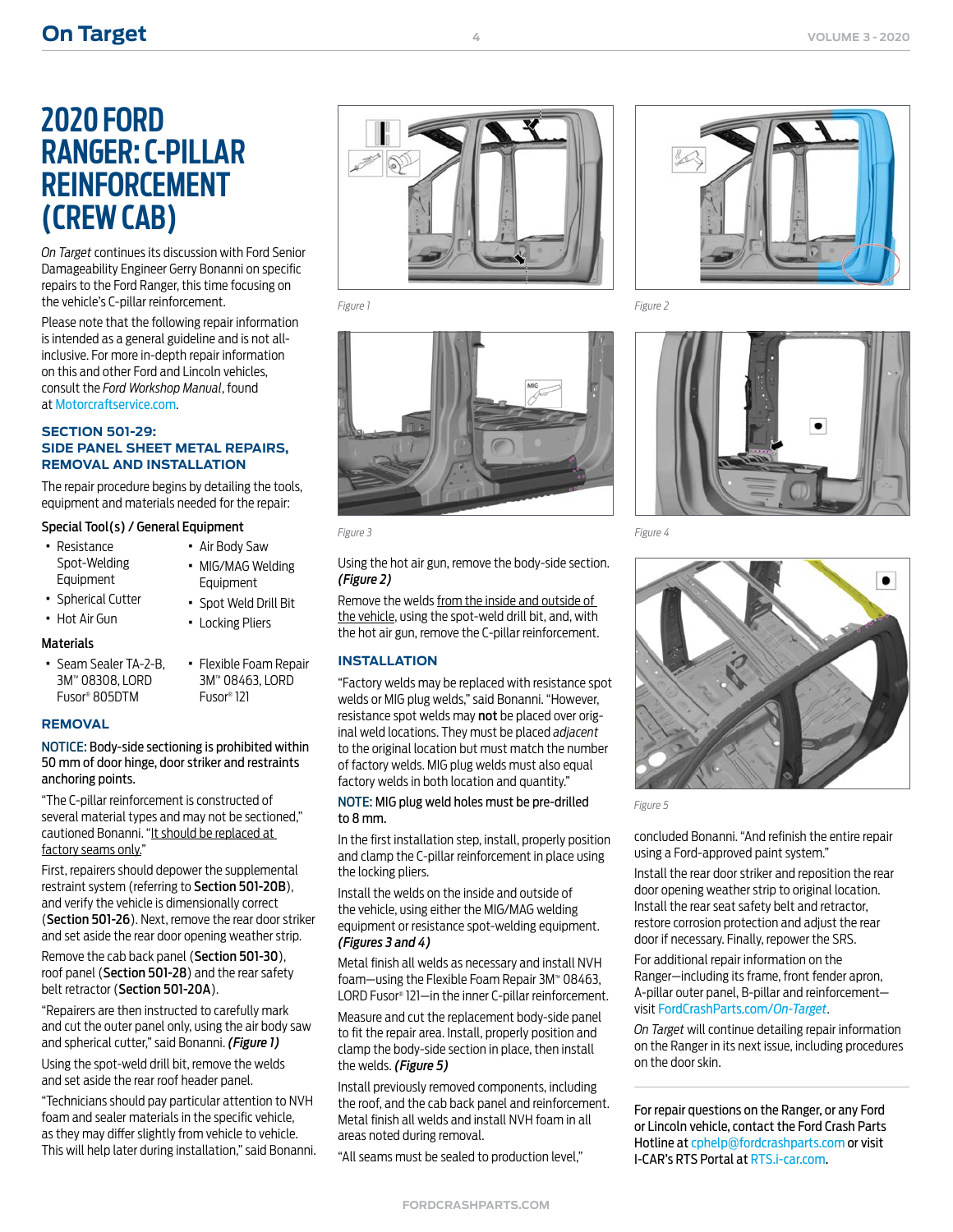

<span id="page-4-0"></span>

# **FORD INTRODUCES NEW 2021 F-150; CELEBRATES THE RETURN OF BRONCO**

Exciting news from Ford Motor Company, as it recently unveiled the all-new 2021 F-150—the best-selling truck in America for the last 43 years<sup>(1)</sup>—and confirmed the celebrated return of the Ford Bronco and Bronco Sport for the 2021 model year.

For the new F-150, F-Series engineers set out to design a truck bolder than before, smarter than ever and targeted to have best-in-class capability,<sup>(2)</sup> creating the ultimate vehicle for work and recreation.

Redesigned bumper-to-bumper, the 2021 F-150 features a bold new exterior and an all-new interior with more style, functionality and storage than before, and is built on the proven foundation of a fully boxed, high-strength steel frame, featuring a high-strength, military-grade aluminum alloy body.

This foundation is the legacy for targeted bestin-class available maximum payload<sup>(3)</sup> and trailer tow ratings.(4) It takes power to get this work done at this level and the torque-rich engine lineup delivers, including the all-new 3.5L PowerBoost® Full Hybrid V6,(5) with the right balance of power and performance.

Also new for 2021, the adventure-seeking, trailloving Ford Bronco returns in both two-door and four-door versions, while the new 2021 Bronco Sport brings the Ford outdoor lifestyle brand into the (non-premium) Subcompact Utility market with the design and technology to take on nearly any terrain.

The new Bronco features a heritage-inspired look and intuitively smart 4x4 technology designed to bring credible off-road capabilities and an open-air experience for all passengers. Combined with at least 200 factory-backed aftermarket accessories to outfit the vehicle on-demand, Bronco can continue to redefine the off-road enthusiast landscape.

The 2021 F-150 and 2021 Bronco Sport are expected in showrooms in late 2020, with the Bronco following in Spring 2021.

*On Target* plans to include more in-depth information on these vehicles in future volumes.

### 2021 Bronco Sport Features:

- · 4x4 mobility on every model
- Choice of two EcoBoost® engines
- · Ford Co-Pilot360™ Technology
- · Terrain Management System with G.O.A.T. (Goes Over Any type of Terrain) modes
- · Array of cargo-carrying solutions

### *(1) Based on 1977 – 2019 CY total sales.*

*(2) Based on projected best-in-class towing, payload, horsepower and torque. Class is Full-Size Pickups under 8,500 lbs. GVWR. Max. towing on F-150 XL SuperCrew, 3.5L EcoBoost, 4x2, Max Trailer Tow Pkg. Max. towing varies based on cargo, vehicle configuration, accessories and number of passengers. Max. payload on F-150 XL Regular Cab, 8' box, 5.0L, 4x2, Heavy-Duty Payload Package.*  See label on door jamb for carrying capacity of a specific vehicle. Towing and *payload are independent attributes and may not be achieved simultaneously. Max. horsepower and torque with available 3.5L PowerBoost® engine.*

*(3) Max. payload on F-150 XL Regular Cab, 8' box, 5.0L, 4x2, Heavy-Duty Payload Package. Class is Full-Size Pickups under 8,500 lbs. GVWR. See label on door jamb for carrying capacity of a specific vehicle.*

*(4) Max. towing on F-150 XL SuperCrew, 3.5L EcoBoost, 4x2, Max Trailer Tow*  Package. Class is Full-Size Pickups under 8,500 lbs. GVWR. Max. towing varies *based on cargo, vehicle configuration, accessories and number of passengers. (5) Class is Full-Size Pickups, under 8,500lbs. GVWR.*

# **MORE ON PROPER VEHICLE DIAGNOSTIC METHODS**

In its first volume of 2020, *On Target* detailed checking ground-providing circuits.

In this installment, we look at checking circuit continuity and for electrical shorts.

Please note that the following steps are intended as a general guideline and are not all-inclusive. For more in-depth repair information on this and other Ford and Lincoln vehicles, consult the *Ford Workshop Manual* at [Motorcraftservice.com](https://www.motorcraftservice.com/Home/SetCountry?returnUrl=https%3A%2F%2Fwww.motorcraftservice.com%3A14002%2F).

### **DIAGNOSTIC METHODS, SECTION 100-00: GENERAL INFORMATION – DESCRIPTION AND OPERATION**

NOTE: Do not use this document in place of Ford-prescribed Symptom-Based Diagnostics or Workshop Manual Diagnostics. Diagnostic methods are intended to provide Ford vehicle diagnostic information only for support of Ford-prescribed diagnostics.

The following diagnostic process is critical for consistently successful diagnoses. Random methods work inconsistently and often lead to multiple repairs.

### **CHECKING CIRCUIT CONTINUITY**

- · Recommended practice: Expect less than 2 ohms of resistance for most wires.
- · Ohmmeter low-resistance resolution (approximately 0.1 ohm) limits its use to circuits carrying less than approximately 5 amperes. This is because very small resistances—below the resolution of a digital multimeter (DMM)—cause significant voltage loss in higher-current circuits.
- · The DMM applies a small amount of voltage to the circuit or component to calculate resistance. As a result, DMM ohmmeters are very sensitive to any level of voltage present. Voltage present in the circuit will corrupt the DMM reading.

### **CHECKING FOR UNINTENDED CONTINUITY (SHORTS) TO OTHER CIRCUITS**

- · A DMM ohmmeter may be used to detect undesired circuit connections to:
	- · Ground
	- · Other unpowered circuits
- · Recommended practice: Expect greater than 10,000 ohms of resistance between two separate circuits; the best result is an open circuit DMM indication (undetectable resistance).
- · Voltage shorts are checked with a voltmeter.
- · Recommended practice: Turn ignition on (with battery connected) and measure the circuit for any voltage (none should be present).

For previous installments on diagnostic methods, refer to past issues of *On Target*, which can be found on [FordCrashParts.com](https://www.fordcrashparts.com/on-target-newsletters). Additional information on diagnostic methods will continue in future issues of *On Target*.

For questions on proper diagnostic methods, or the repair of any Ford or Lincoln vehicle, contact the Ford Crash Parts Hotline at [cphelp@fordcrashparts](mailto:cphelp%40fordcrashparts?subject=2020%20Lincoln%20Aviator/Ford%20Explorer%3A%20Frame%20Assembly).com or visit I-CAR's RTS Portal at [RTS.i-car.com](https://rts.i-car.com).